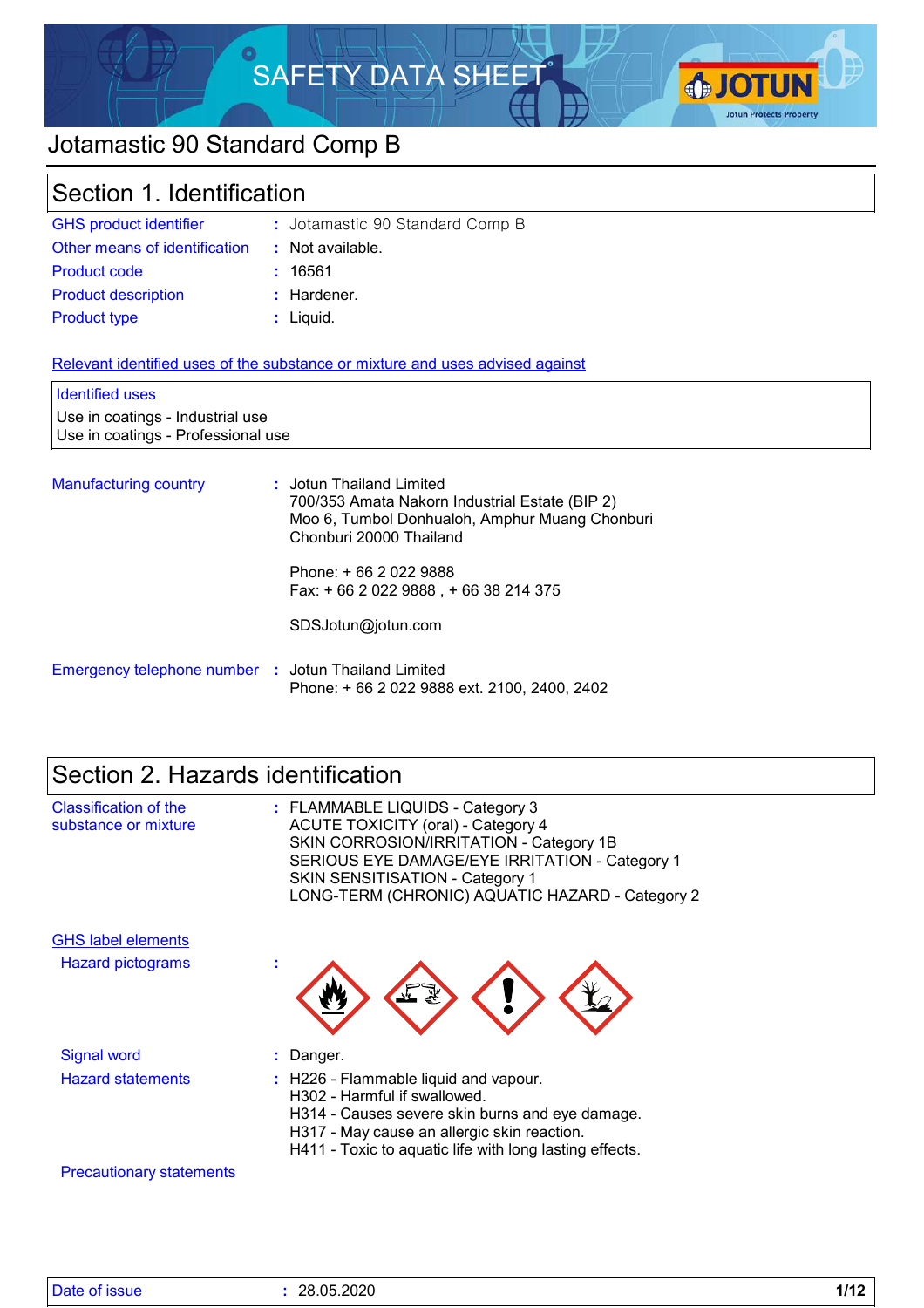### Section 2. Hazards identification

| : P280 - Wear protective gloves. Wear eye or face protection. Wear protective<br>clothing.<br>P210 - Keep away from heat, hot surfaces, sparks, open flames and other ignition<br>sources. No smoking.<br>P233 - Keep container tightly closed.<br>P273 - Avoid release to the environment.<br>P270 - Do not eat, drink or smoke when using this product.<br>P264 - Wash hands thoroughly after handling.                                                                                                                                                                                                                                                                                                                                                                                                                                                                                                                                                |
|----------------------------------------------------------------------------------------------------------------------------------------------------------------------------------------------------------------------------------------------------------------------------------------------------------------------------------------------------------------------------------------------------------------------------------------------------------------------------------------------------------------------------------------------------------------------------------------------------------------------------------------------------------------------------------------------------------------------------------------------------------------------------------------------------------------------------------------------------------------------------------------------------------------------------------------------------------|
| : P391 - Collect spillage.<br>P304 + P340 + P310 - IF INHALED: Remove victim to fresh air and keep at rest in a<br>position comfortable for breathing. Immediately call a POISON CENTER or<br>physician.<br>P301 + P310 + P330 + P331 - IF SWALLOWED: Immediately call a POISON<br>CENTER or physician. Rinse mouth. Do NOT induce vomiting.<br>P303 + P361 + P353 + P363 + P310 - IF ON SKIN (or hair): Take off immediately all<br>contaminated clothing. Rinse skin with water or shower. Wash contaminated<br>clothing before reuse. Immediately call a POISON CENTER or physician.<br>P302 + P352 - IF ON SKIN: Wash with plenty of soap and water.<br>P333 + P313 - If skin irritation or rash occurs: Get medical attention.<br>P305 + P351 + P338 + P310 - IF IN EYES: Rinse cautiously with water for several<br>minutes. Remove contact lenses, if present and easy to do. Continue rinsing.<br>Immediately call a POISON CENTER or physician. |
| : P405 - Store locked up.<br>P403 - Store in a well-ventilated place.<br>P235 - Keep cool.                                                                                                                                                                                                                                                                                                                                                                                                                                                                                                                                                                                                                                                                                                                                                                                                                                                               |
| : P501 - Dispose of contents and container in accordance with all local, regional,<br>national and international regulations.                                                                                                                                                                                                                                                                                                                                                                                                                                                                                                                                                                                                                                                                                                                                                                                                                            |
|                                                                                                                                                                                                                                                                                                                                                                                                                                                                                                                                                                                                                                                                                                                                                                                                                                                                                                                                                          |

| Other hazards which do not | : None known. |
|----------------------------|---------------|
| result in classification.  |               |

# Section 3. Composition/information on ingredients

| Substance/mixture             | : Mixture        |
|-------------------------------|------------------|
| Other means of identification | : Not available. |

| <b>CAS</b> number/other identifiers |                   |
|-------------------------------------|-------------------|
| CAS number                          | : Not applicable. |
| EC number                           | : Mixture.        |
| Product code                        | : 16561           |

| Ingredient name                              | $\%$        | <b>CAS number</b> |
|----------------------------------------------|-------------|-------------------|
| aminepoxyadduct                              | ≥25 - ≤50   | 1075254-00-0      |
| benzyl alcohol                               | l≥10 - ≤25  | $100 - 51 - 6$    |
| hydrocarbons, c9-unsatd., polymd.            | $≥10 - ≤25$ | 71302-83-5        |
| xylene                                       | ≤10         | 1330-20-7         |
| 3-aminomethyl-3,5,5-trimethylcyclohexylamine | 8.8≥        | 2855-13-2         |
| Phenol, methylstyrenated                     | ≤10         | 68512-30-1        |
| Phenol, styrenated                           | ≤10         | 61788-44-1        |
| ethylbenzene                                 | ≤5          | 100-41-4          |
| 2-methylpentane-1,5-diamine                  | $\leq 2.2$  | 15520-10-2        |

There are no additional ingredients present which, within the current knowledge of the supplier and in the concentrations applicable, are classified as hazardous to health or the environment and hence require reporting in this section.

Occupational exposure limits, if available, are listed in Section 8.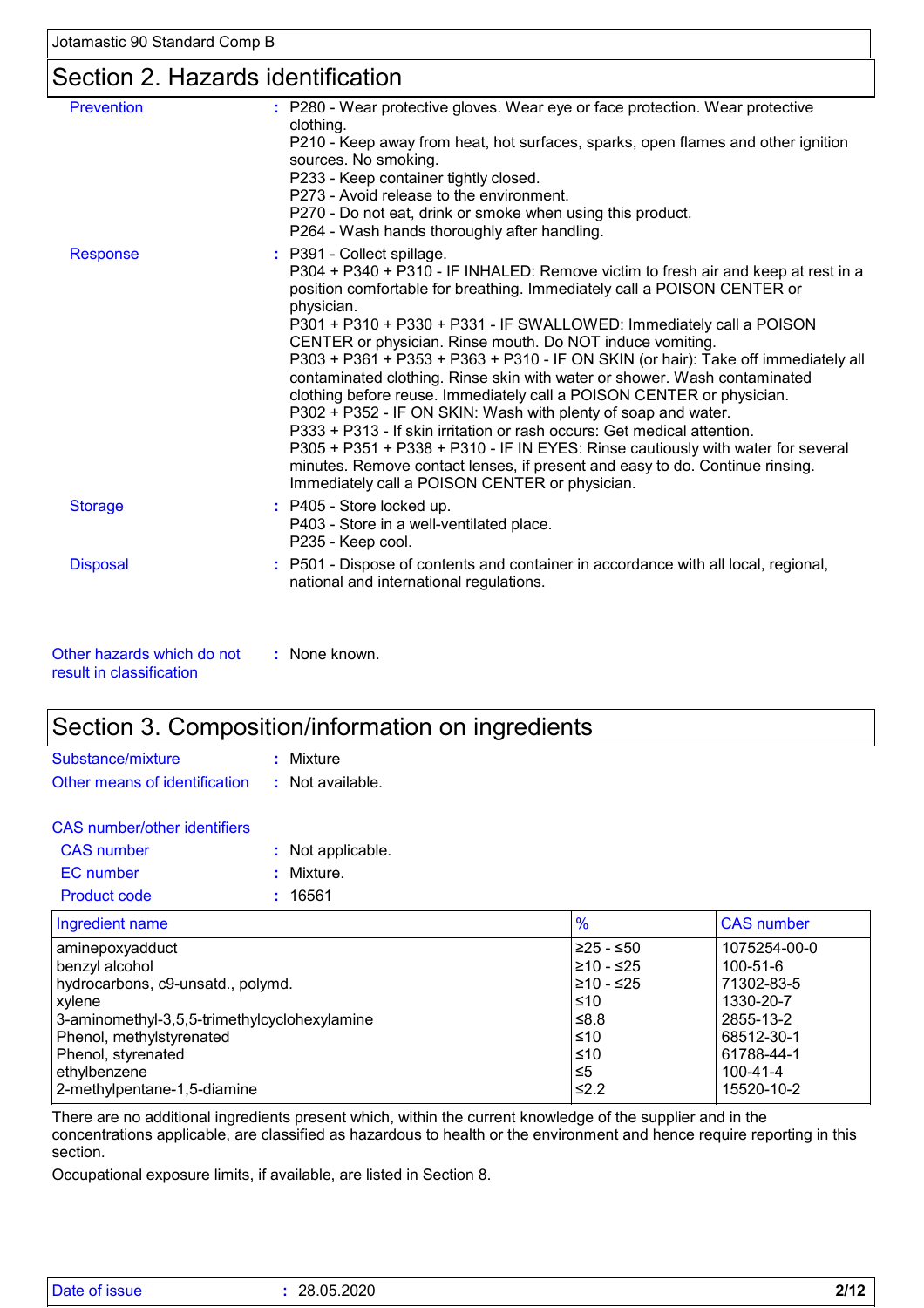# Section 4. First aid measures

| Description of necessary first aid measures |                                                                                                                                                                                                                                                                                                                                                                                                                                                                                                                                                                                                                                                                                                                                                                                                                                                                                                               |
|---------------------------------------------|---------------------------------------------------------------------------------------------------------------------------------------------------------------------------------------------------------------------------------------------------------------------------------------------------------------------------------------------------------------------------------------------------------------------------------------------------------------------------------------------------------------------------------------------------------------------------------------------------------------------------------------------------------------------------------------------------------------------------------------------------------------------------------------------------------------------------------------------------------------------------------------------------------------|
| Eye contact                                 | : Get medical attention immediately. Call a poison center or physician. Immediately<br>flush eyes with plenty of water, occasionally lifting the upper and lower eyelids.<br>Check for and remove any contact lenses. Continue to rinse for at least 10 minutes.<br>Chemical burns must be treated promptly by a physician.                                                                                                                                                                                                                                                                                                                                                                                                                                                                                                                                                                                   |
| <b>Inhalation</b>                           | Get medical attention immediately. Call a poison center or physician. Remove<br>victim to fresh air and keep at rest in a position comfortable for breathing. If it is<br>suspected that fumes are still present, the rescuer should wear an appropriate mask<br>or self-contained breathing apparatus. If not breathing, if breathing is irregular or if<br>respiratory arrest occurs, provide artificial respiration or oxygen by trained personnel.<br>It may be dangerous to the person providing aid to give mouth-to-mouth<br>resuscitation. If unconscious, place in recovery position and get medical attention<br>immediately. Maintain an open airway. Loosen tight clothing such as a collar, tie,<br>belt or waistband. In case of inhalation of decomposition products in a fire,<br>symptoms may be delayed. The exposed person may need to be kept under<br>medical surveillance for 48 hours. |
| <b>Skin contact</b>                         | : Get medical attention immediately. Call a poison center or physician. Wash with<br>plenty of soap and water. Remove contaminated clothing and shoes. Wash<br>contaminated clothing thoroughly with water before removing it, or wear gloves.<br>Continue to rinse for at least 10 minutes. Chemical burns must be treated promptly<br>by a physician. In the event of any complaints or symptoms, avoid further exposure.<br>Wash clothing before reuse. Clean shoes thoroughly before reuse.                                                                                                                                                                                                                                                                                                                                                                                                               |
| Ingestion                                   | Get medical attention immediately. Call a poison center or physician. Wash out<br>mouth with water. Remove dentures if any. Remove victim to fresh air and keep at<br>rest in a position comfortable for breathing. If material has been swallowed and the<br>exposed person is conscious, give small quantities of water to drink. Stop if the<br>exposed person feels sick as vomiting may be dangerous. Do not induce vomiting<br>unless directed to do so by medical personnel. If vomiting occurs, the head should<br>be kept low so that vomit does not enter the lungs. Chemical burns must be treated<br>promptly by a physician. Never give anything by mouth to an unconscious person.<br>If unconscious, place in recovery position and get medical attention immediately.<br>Maintain an open airway. Loosen tight clothing such as a collar, tie, belt or<br>waistband.                          |

Most important symptoms/effects, acute and delayed

| Potential acute health effects |                                                                                                                                                                          |
|--------------------------------|--------------------------------------------------------------------------------------------------------------------------------------------------------------------------|
| Eye contact                    | : Causes serious eye damage.                                                                                                                                             |
| <b>Inhalation</b>              | : No known significant effects or critical hazards.                                                                                                                      |
| <b>Skin contact</b>            | : Causes severe burns. May cause an allergic skin reaction.                                                                                                              |
| Ingestion                      | : Harmful if swallowed.                                                                                                                                                  |
| Over-exposure signs/symptoms   |                                                                                                                                                                          |
| Eye contact                    | : Adverse symptoms may include the following:<br>pain<br>watering<br>redness                                                                                             |
| <b>Inhalation</b>              | : No specific data.                                                                                                                                                      |
| <b>Skin contact</b>            | : Adverse symptoms may include the following:<br>pain or irritation<br>redness<br>blistering may occur                                                                   |
| Ingestion                      | : Adverse symptoms may include the following:<br>stomach pains                                                                                                           |
|                                | Indication of immediate medical attention and special treatment needed, if necessary                                                                                     |
| Notes to physician             | : In case of inhalation of decomposition products in a fire, symptoms may be delayed.<br>The exposed person may need to be kept under medical surveillance for 48 hours. |
| <b>Specific treatments</b>     | : No specific treatment.                                                                                                                                                 |

| Date of<br>of <b>ISSUE</b> | 28.05.2020<br>_____ | 3/12 |
|----------------------------|---------------------|------|
|                            |                     |      |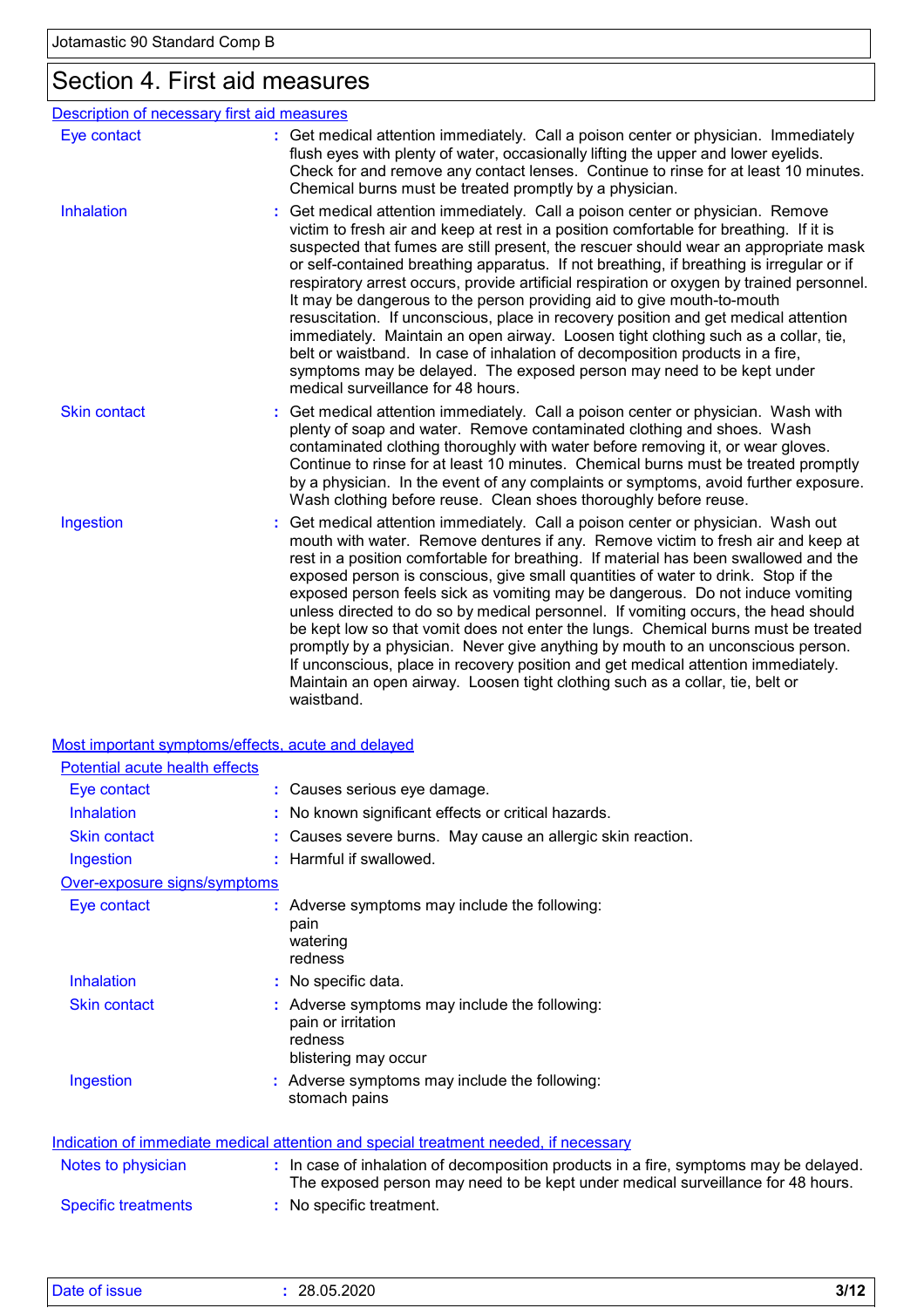### Section 4. First aid measures

Protection of first-aiders **:** No action shall be taken involving any personal risk or without suitable training. If it is suspected that fumes are still present, the rescuer should wear an appropriate mask or self-contained breathing apparatus. It may be dangerous to the person providing aid to give mouth-to-mouth resuscitation. Wash contaminated clothing thoroughly with water before removing it, or wear gloves.

See toxicological information (Section 11)

### Section 5. Firefighting measures

| <b>Extinguishing media</b>                         |                                                                                                                                                                                                                                                                                                                                                                                                                                  |
|----------------------------------------------------|----------------------------------------------------------------------------------------------------------------------------------------------------------------------------------------------------------------------------------------------------------------------------------------------------------------------------------------------------------------------------------------------------------------------------------|
| Suitable extinguishing media                       | : Use dry chemical, $CO2$ , water spray (fog) or foam.                                                                                                                                                                                                                                                                                                                                                                           |
| Unsuitable extinguishing<br>media                  | : Do not use water jet.                                                                                                                                                                                                                                                                                                                                                                                                          |
| Specific hazards arising from<br>the chemical      | : Flammable liquid and vapour. Runoff to sewer may create fire or explosion hazard.<br>In a fire or if heated, a pressure increase will occur and the container may burst, with<br>the risk of a subsequent explosion. This material is toxic to aquatic life with long<br>lasting effects. Fire water contaminated with this material must be contained and<br>prevented from being discharged to any waterway, sewer or drain. |
| <b>Hazardous thermal</b><br>decomposition products | : Decomposition products may include the following materials:<br>carbon dioxide<br>carbon monoxide<br>nitrogen oxides                                                                                                                                                                                                                                                                                                            |
| Special protective actions for<br>fire-fighters    | : Promptly isolate the scene by removing all persons from the vicinity of the incident if<br>there is a fire. No action shall be taken involving any personal risk or without<br>suitable training. Move containers from fire area if this can be done without risk.<br>Use water spray to keep fire-exposed containers cool.                                                                                                    |
| Special protective equipment<br>for fire-fighters  | : Fire-fighters should wear appropriate protective equipment and self-contained<br>breathing apparatus (SCBA) with a full face-piece operated in positive pressure<br>mode.                                                                                                                                                                                                                                                      |

### Section 6. Accidental release measures

|                                                      | Personal precautions, protective equipment and emergency procedures                                                                                                                                                                                                                                                                                                                                                                                                                           |
|------------------------------------------------------|-----------------------------------------------------------------------------------------------------------------------------------------------------------------------------------------------------------------------------------------------------------------------------------------------------------------------------------------------------------------------------------------------------------------------------------------------------------------------------------------------|
| For non-emergency<br>personnel                       | : No action shall be taken involving any personal risk or without suitable training.<br>Evacuate surrounding areas. Keep unnecessary and unprotected personnel from<br>entering. Do not touch or walk through spilt material. Shut off all ignition sources.<br>No flares, smoking or flames in hazard area. Do not breathe vapour or mist.<br>Provide adequate ventilation. Wear appropriate respirator when ventilation is<br>inadequate. Put on appropriate personal protective equipment. |
| For emergency responders                             | : If specialised clothing is required to deal with the spillage, take note of any<br>information in Section 8 on suitable and unsuitable materials. See also the<br>information in "For non-emergency personnel".                                                                                                                                                                                                                                                                             |
| <b>Environmental precautions</b>                     | : Avoid dispersal of spilt material and runoff and contact with soil, waterways, drains<br>and sewers. Inform the relevant authorities if the product has caused environmental<br>pollution (sewers, waterways, soil or air). Water polluting material. May be harmful<br>to the environment if released in large quantities. Collect spillage.                                                                                                                                               |
| Methods and material for containment and cleaning up |                                                                                                                                                                                                                                                                                                                                                                                                                                                                                               |
| Small enill                                          | . Stop leak if without risk Move containers from spill area. Hse spark-proof tools and                                                                                                                                                                                                                                                                                                                                                                                                        |

Stop leak if without risk. Move containers from spill area. Use spark-proof tools and explosion-proof equipment. Dilute with water and mop up if water-soluble. Alternatively, or if water-insoluble, absorb with an inert dry material and place in an appropriate waste disposal container. Dispose of via a licensed waste disposal contractor. Small spill **:**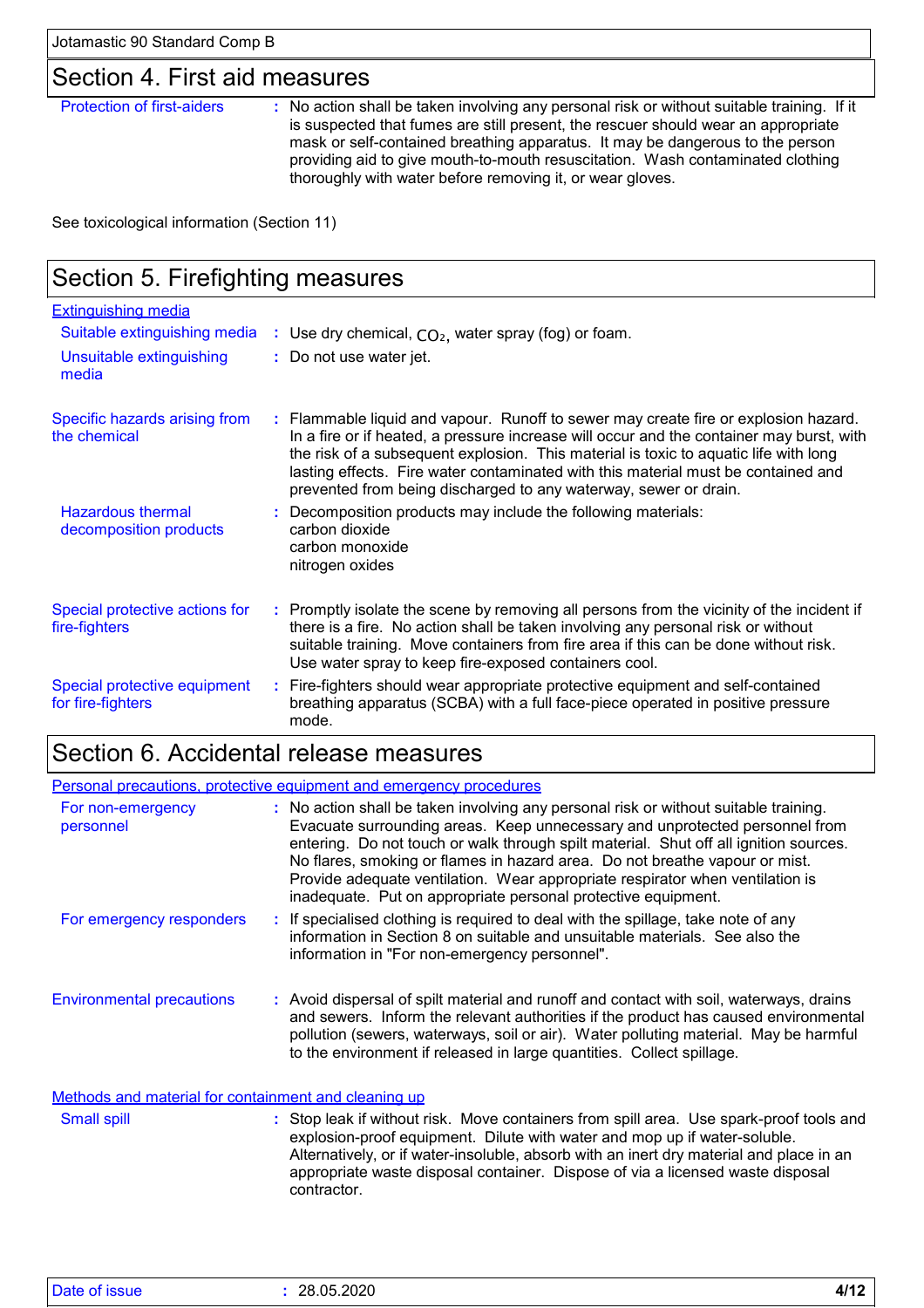### Section 6. Accidental release measures

| Large spill | : Stop leak if without risk. Move containers from spill area. Use spark-proof tools and<br>explosion-proof equipment. Approach the release from upwind. Prevent entry into<br>sewers, water courses, basements or confined areas. Wash spillages into an<br>effluent treatment plant or proceed as follows. Contain and collect spillage with non-<br>combustible, absorbent material e.g. sand, earth, vermiculite or diatomaceous earth<br>and place in container for disposal according to local regulations (see Section 13).<br>Dispose of via a licensed waste disposal contractor. Contaminated absorbent<br>material may pose the same hazard as the spilt product. Note: see Section 1 for<br>emergency contact information and Section 13 for waste disposal. |
|-------------|-------------------------------------------------------------------------------------------------------------------------------------------------------------------------------------------------------------------------------------------------------------------------------------------------------------------------------------------------------------------------------------------------------------------------------------------------------------------------------------------------------------------------------------------------------------------------------------------------------------------------------------------------------------------------------------------------------------------------------------------------------------------------|
|-------------|-------------------------------------------------------------------------------------------------------------------------------------------------------------------------------------------------------------------------------------------------------------------------------------------------------------------------------------------------------------------------------------------------------------------------------------------------------------------------------------------------------------------------------------------------------------------------------------------------------------------------------------------------------------------------------------------------------------------------------------------------------------------------|

# Section 7. Handling and storage

| Precautions for safe handling                                   | Eating, drinking and smoking should be prohibited in areas where this material is<br>handled, stored and processed. Workers should wash hands and face before<br>eating, drinking and smoking. Remove contaminated clothing and protective<br>equipment before entering eating areas. See also Section 8 for additional<br>information on hygiene measures.                                                                                                                                                                                                                                                                                                                                                             |
|-----------------------------------------------------------------|-------------------------------------------------------------------------------------------------------------------------------------------------------------------------------------------------------------------------------------------------------------------------------------------------------------------------------------------------------------------------------------------------------------------------------------------------------------------------------------------------------------------------------------------------------------------------------------------------------------------------------------------------------------------------------------------------------------------------|
| Conditions for safe storage,<br>including any incompatibilities | : Store in accordance with local regulations. Store in a segregated and approved<br>area. Store in original container protected from direct sunlight in a dry, cool and well-<br>ventilated area, away from incompatible materials (see Section 10) and food and<br>drink. Store locked up. Eliminate all ignition sources. Separate from oxidizing<br>materials. Keep container tightly closed and sealed until ready for use. Containers<br>that have been opened must be carefully resealed and kept upright to prevent<br>leakage. Do not store in unlabelled containers. Use appropriate containment to<br>avoid environmental contamination. See Section 10 for incompatible materials<br>before handling or use. |

### Section 8. Exposure controls/personal protection

#### Control parameters

#### **Occupational exposure limits**

| Ingredient name                             |                                                                                                                                                                                                                                                                                                                                                                                                                                                                                       | <b>Exposure limits</b>                                                                                                                                                                                                                                                                                                                                                                                                    |  |  |
|---------------------------------------------|---------------------------------------------------------------------------------------------------------------------------------------------------------------------------------------------------------------------------------------------------------------------------------------------------------------------------------------------------------------------------------------------------------------------------------------------------------------------------------------|---------------------------------------------------------------------------------------------------------------------------------------------------------------------------------------------------------------------------------------------------------------------------------------------------------------------------------------------------------------------------------------------------------------------------|--|--|
| xylene<br>ethylbenzene                      |                                                                                                                                                                                                                                                                                                                                                                                                                                                                                       | Ministry of Labor (Thailand, 8/2017).<br>TWA: 100 ppm 8 hours.<br>Ministry of Labor (Thailand, 8/2017).<br>TWA: 100 ppm 8 hours.                                                                                                                                                                                                                                                                                          |  |  |
| <b>Recommended monitoring</b><br>procedures | : If this product contains ingredients with exposure limits, personal, workplace<br>atmosphere or biological monitoring may be required to determine the effectiveness<br>of the ventilation or other control measures and/or the necessity to use respiratory<br>protective equipment. Reference should be made to appropriate monitoring<br>standards. Reference to national guidance documents for methods for the<br>determination of hazardous substances will also be required. |                                                                                                                                                                                                                                                                                                                                                                                                                           |  |  |
| Appropriate engineering<br>controls         |                                                                                                                                                                                                                                                                                                                                                                                                                                                                                       | : Use only with adequate ventilation. Use process enclosures, local exhaust<br>ventilation or other engineering controls to keep worker exposure to airborne<br>contaminants below any recommended or statutory limits. The engineering controls<br>also need to keep gas, vapour or dust concentrations below any lower explosive<br>limits. Use explosion-proof ventilation equipment.                                  |  |  |
| <b>Environmental exposure</b><br>controls   | Emissions from ventilation or work process equipment should be checked to ensure<br>they comply with the requirements of environmental protection legislation. In some<br>cases, fume scrubbers, filters or engineering modifications to the process<br>equipment will be necessary to reduce emissions to acceptable levels.                                                                                                                                                         |                                                                                                                                                                                                                                                                                                                                                                                                                           |  |  |
| <b>Individual protection measures</b>       |                                                                                                                                                                                                                                                                                                                                                                                                                                                                                       |                                                                                                                                                                                                                                                                                                                                                                                                                           |  |  |
| <b>Hygiene measures</b>                     | showers are close to the workstation location.                                                                                                                                                                                                                                                                                                                                                                                                                                        | : Wash hands, forearms and face thoroughly after handling chemical products, before<br>eating, smoking and using the lavatory and at the end of the working period.<br>Appropriate techniques should be used to remove potentially contaminated clothing.<br>Contaminated work clothing should not be allowed out of the workplace. Wash<br>contaminated clothing before reusing. Ensure that eyewash stations and safety |  |  |

| $R = 1$<br><b>ISSUE</b><br>-Dalt<br>- | 20 DE 2020<br>ZO.UJ.ZUZU | 5/12 |
|---------------------------------------|--------------------------|------|
|---------------------------------------|--------------------------|------|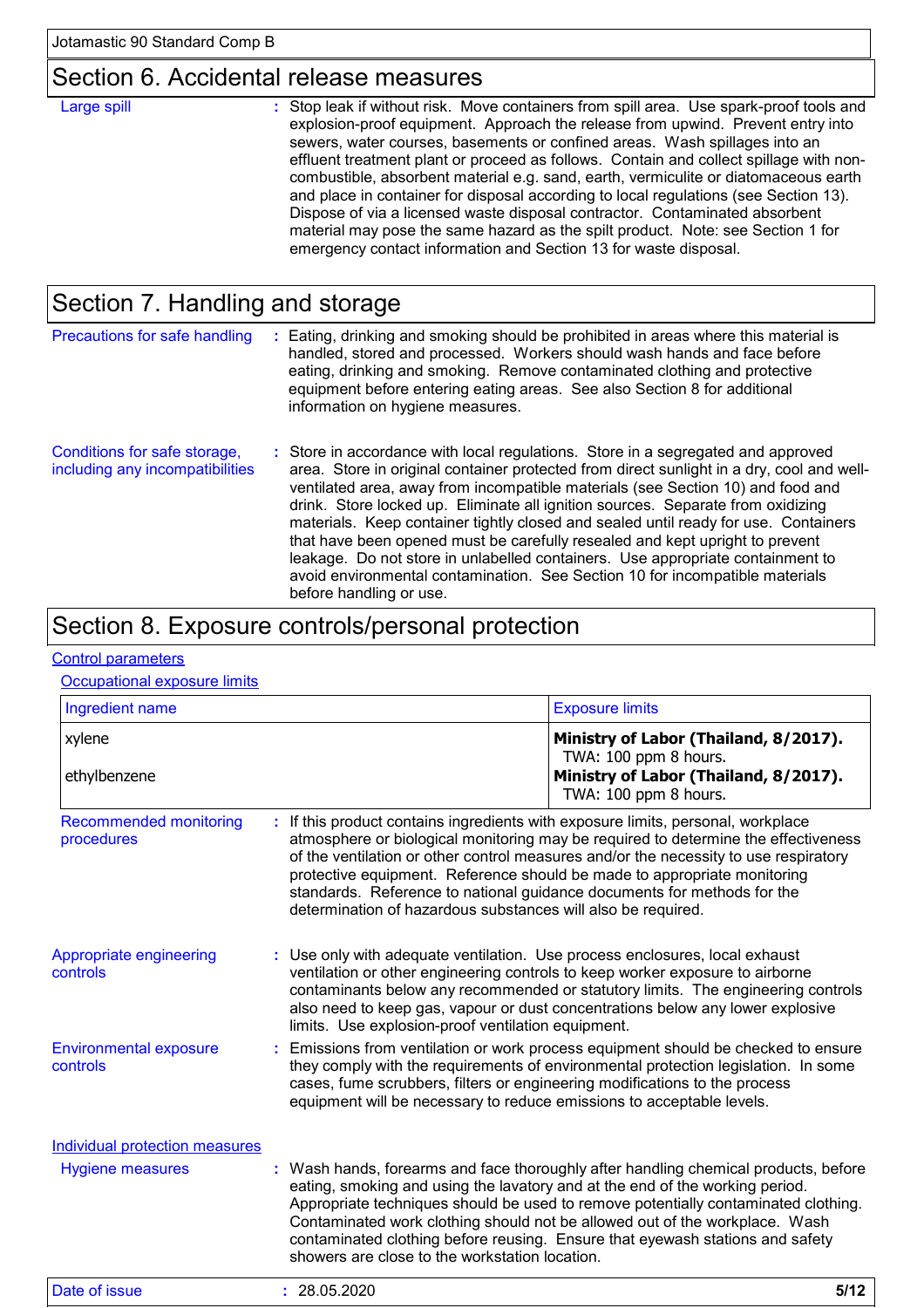# Section 8. Exposure controls/personal protection

| Eye/face protection           | : Safety eyewear complying to EN 166 should be used when a risk assessment<br>indicates this is necessary to avoid exposure to liquid splashes, mists, gases or<br>dusts. If contact is possible, the following protection should be worn, unless the<br>assessment indicates a higher degree of protection: chemical splash goggles and/<br>or face shield. If inhalation hazards exist, a full-face respirator may be required<br>instead.                                                                                                                                                                              |
|-------------------------------|---------------------------------------------------------------------------------------------------------------------------------------------------------------------------------------------------------------------------------------------------------------------------------------------------------------------------------------------------------------------------------------------------------------------------------------------------------------------------------------------------------------------------------------------------------------------------------------------------------------------------|
| <b>Skin protection</b>        |                                                                                                                                                                                                                                                                                                                                                                                                                                                                                                                                                                                                                           |
| <b>Hand protection</b>        | : Chemical-resistant, impervious gloves complying with an approved standard should<br>be worn at all times when handling chemical products if a risk assessment indicates<br>this is necessary. Considering the parameters specified by the glove manufacturer,<br>check during use that the gloves are still retaining their protective properties. It<br>should be noted that the time to breakthrough for any glove material may be<br>different for different glove manufacturers. In the case of mixtures, consisting of<br>several substances, the protection time of the gloves cannot be accurately<br>estimated. |
|                               | There is no one glove material or combination of materials that will give unlimited<br>resistance to any individual or combination of chemicals.<br>The breakthrough time must be greater than the end use time of the product.<br>The instructions and information provided by the glove manufacturer on use,<br>storage, maintenance and replacement must be followed.                                                                                                                                                                                                                                                  |
|                               | Gloves should be replaced regularly and if there is any sign of damage to the glove<br>material.<br>Always ensure that gloves are free from defects and that they are stored and used                                                                                                                                                                                                                                                                                                                                                                                                                                     |
|                               | correctly.<br>The performance or effectiveness of the glove may be reduced by physical/chemical<br>damage and poor maintenance.                                                                                                                                                                                                                                                                                                                                                                                                                                                                                           |
|                               | Barrier creams may help to protect the exposed areas of the skin but should not be<br>applied once exposure has occurred.                                                                                                                                                                                                                                                                                                                                                                                                                                                                                                 |
|                               | Wear suitable gloves tested to EN374.<br>May be used, gloves(breakthrough time) 4 - 8 hours: PVC, neoprene<br>Recommended, gloves(breakthrough time) > 8 hours: fluor rubber, Viton®, 4H,<br>Teflon, polyvinyl alcohol (PVA), nitrile rubber, butyl rubber                                                                                                                                                                                                                                                                                                                                                                |
| <b>Body protection</b>        | : Personal protective equipment for the body should be selected based on the task<br>being performed and the risks involved and should be approved by a specialist<br>before handling this product. When there is a risk of ignition from static electricity,<br>wear anti-static protective clothing. For the greatest protection from static<br>discharges, clothing should include anti-static overalls, boots and gloves.                                                                                                                                                                                             |
| Other skin protection         | : Appropriate footwear and any additional skin protection measures should be<br>selected based on the task being performed and the risks involved and should be<br>approved by a specialist before handling this product.                                                                                                                                                                                                                                                                                                                                                                                                 |
| <b>Respiratory protection</b> | Based on the hazard and potential for exposure, select a respirator that meets the<br>appropriate standard or certification. Respirators must be used according to a<br>respiratory protection program to ensure proper fitting, training, and other important<br>aspects of use.                                                                                                                                                                                                                                                                                                                                         |
|                               | If workers are exposed to concentrations above the exposure limit, they must use a<br>respirator according to EN 140. Use respiratory mask with charcoal and dust filter<br>when spraying this product, according to EN 14387(as filter combination A2-P2). In<br>confined spaces, use compressed-air or fresh-air respiratory equipment. When use<br>of roller or brush, consider use of charcoalfilter.                                                                                                                                                                                                                 |

# Section 9. Physical and chemical properties

| <b>Appearance</b>     |                    |      |
|-----------------------|--------------------|------|
| <b>Physical state</b> | : Liquid.          |      |
| Colour                | : Various colours. |      |
| Odour                 | : Characteristic.  |      |
| Odour threshold       | : Not available.   |      |
| pH                    | : Not applicable.  |      |
| <b>Melting point</b>  | : Not applicable.  |      |
| Date of issue         | 28.05.2020         | 6/12 |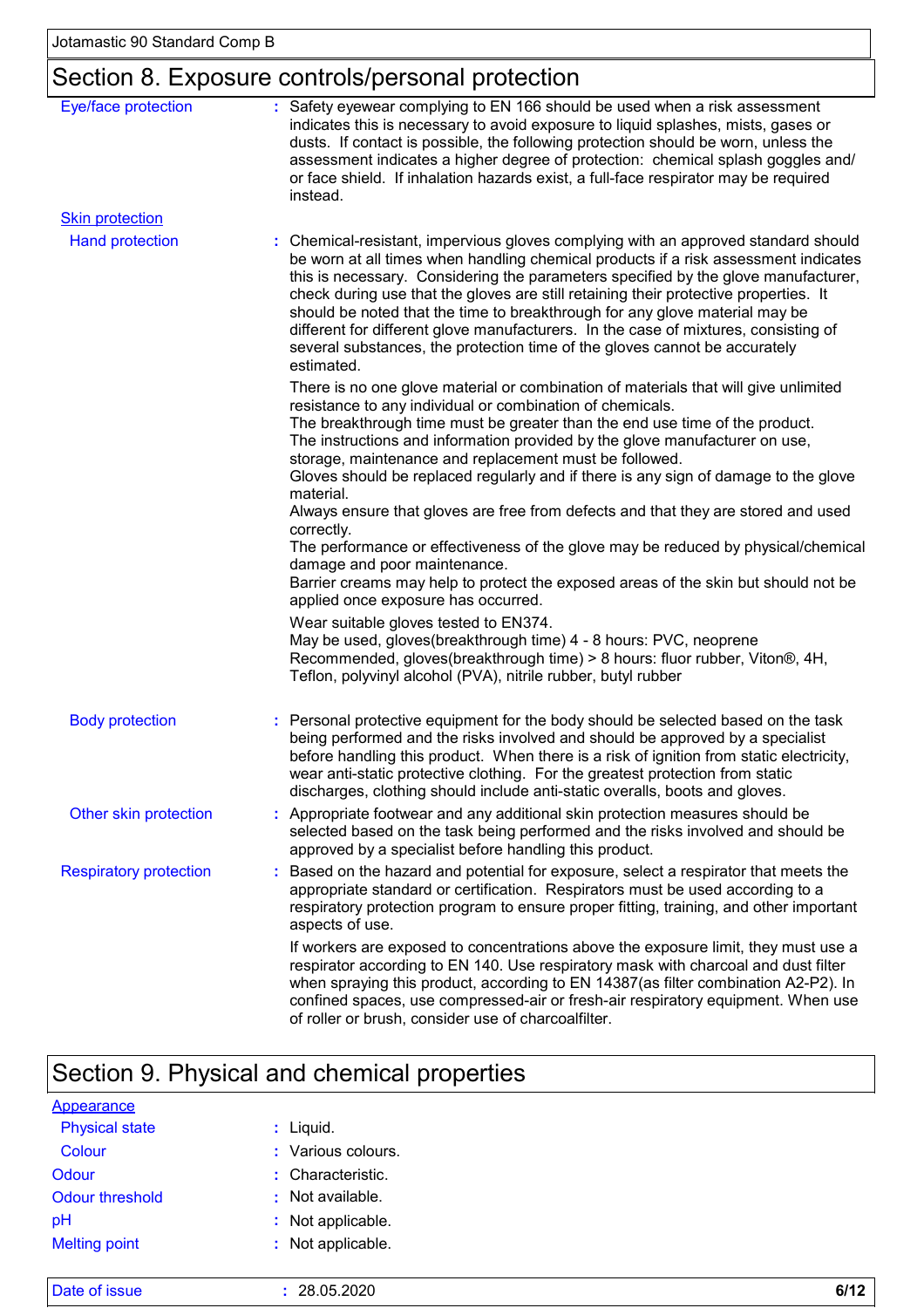### Section 9. Physical and chemical properties

| <b>Boiling point</b>                            | : Lowest known value: 136.1°C (277°F) (ethylbenzene). Weighted average: 228.19°C<br>$(442.7^{\circ}F)$                              |
|-------------------------------------------------|-------------------------------------------------------------------------------------------------------------------------------------|
| <b>Flash point</b>                              | : Closed cup: $39^{\circ}$ C (102.2 $^{\circ}$ F)                                                                                   |
| <b>Burning time</b>                             | : Not applicable.                                                                                                                   |
| <b>Burning rate</b>                             | : Not applicable.                                                                                                                   |
| <b>Evaporation rate</b>                         | : Highest known value: 0.84 (ethylbenzene) Weighted average: 0.37 compared with<br>butyl acetate                                    |
| Flammability (solid, gas)                       | : Not applicable.                                                                                                                   |
| Lower and upper explosive<br>(flammable) limits | $: 0.8 - 13\%$                                                                                                                      |
| Vapour pressure                                 | : Highest known value: 1.2 kPa (9.3 mm Hg) (at $20^{\circ}$ C) (ethylbenzene). Weighted<br>average: 0.22 kPa (1.65 mm Hg) (at 20°C) |
| <b>Vapour density</b>                           | : Highest known value: $3.7$ (Air = 1) (benzyl alcohol). Weighted average: $3.7$ (Air =<br>1)                                       |
| <b>Relative density</b>                         | : $1.01$ g/cm <sup>3</sup>                                                                                                          |
| <b>Solubility</b>                               | : Insoluble in the following materials: cold water and hot water.                                                                   |
| Partition coefficient: n-octanol/<br>water      | : Not available.                                                                                                                    |
| Auto-ignition temperature                       | : Lowest known value: >375°C (>707°F) (hydrocarbons, c9-unsatd., polymd.).                                                          |
| <b>Decomposition temperature</b>                | : Not available.                                                                                                                    |
| <b>SADT</b>                                     | : Not available.                                                                                                                    |
| <b>Viscosity</b>                                | : Kinematic (40°C): >0.205 cm <sup>2</sup> /s (>20.5 mm <sup>2</sup> /s)                                                            |
| <b>Aerosol product</b>                          |                                                                                                                                     |
|                                                 |                                                                                                                                     |

# Section 10. Stability and reactivity

| Reactivity                            | : No specific test data related to reactivity available for this product or its ingredients.                                                                                 |
|---------------------------------------|------------------------------------------------------------------------------------------------------------------------------------------------------------------------------|
| <b>Chemical stability</b>             | : The product is stable.                                                                                                                                                     |
| Possibility of hazardous<br>reactions | : Under normal conditions of storage and use, hazardous reactions will not occur.                                                                                            |
| Conditions to avoid                   | : Avoid all possible sources of ignition (spark or flame). Do not pressurise, cut, weld,<br>braze, solder, drill, grind or expose containers to heat or sources of ignition. |
| Incompatible materials                | : Keep away from the following materials to prevent strong exothermic reactions:<br>oxidising agents, strong alkalis, strong acids.                                          |
| Hazardous decomposition<br>products   | : Under normal conditions of storage and use, hazardous decomposition products<br>should not be produced.                                                                    |

### Section 11. Toxicological information

#### Information on toxicological effects

#### **Acute toxicity**

| Product/ingredient name        | <b>Result</b>                 | <b>Species</b> | <b>Dose</b> | <b>Exposure</b> |
|--------------------------------|-------------------------------|----------------|-------------|-----------------|
| benzyl alcohol                 | LD50 Oral                     | Rat            | 1230 mg/kg  |                 |
| xylene                         | <b>LC50 Inhalation Vapour</b> | Rat            | 20 mg/l     | 4 hours         |
|                                | LD50 Oral                     | Rat            | 4300 mg/kg  |                 |
|                                | <b>TDLo Dermal</b>            | Rabbit         | 4300 mg/kg  |                 |
| 3-aminomethyl-                 | LD50 Oral                     | Rat            | 1030 mg/kg  |                 |
| 3,5,5-trimethylcyclohexylamine |                               |                |             |                 |
| Phenol, styrenated             | LD50 Dermal                   | Rabbit         | >5010 mg/kg |                 |
|                                | LD50 Oral                     | Rat            | 2500 mg/kg  |                 |
| ethylbenzene                   | <b>LC50 Inhalation Vapour</b> | Rat - Male     | $17.8$ mg/l | 4 hours         |
|                                | LD50 Dermal                   | Rabbit         | >5000 mg/kg |                 |
|                                | LD50 Oral                     | Rat            | 3500 mg/kg  |                 |
| 2-methylpentane-               | LD50 Oral                     | Rat            | 1690 mg/kg  |                 |
| 1,5-diamine                    |                               |                |             |                 |

**Irritation/Corrosion** 

Date of issue **:** 28.05.2020 **7/12**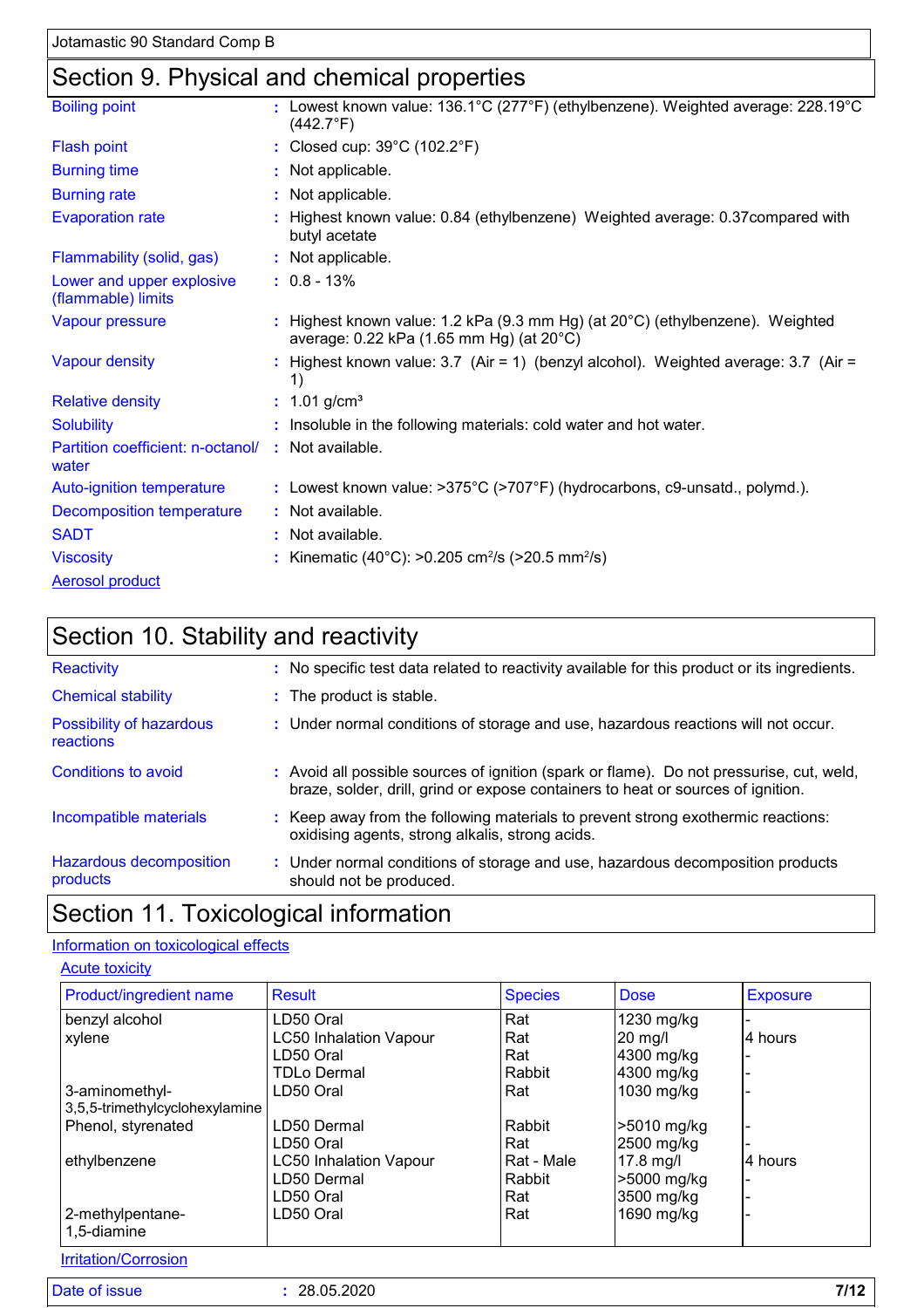# Section 11. Toxicological information

| Product/ingredient name         | <b>Result</b>                                                        | <b>Species</b>                                         | <b>Score</b> | <b>Exposure</b>                            | <b>Observation</b>       |
|---------------------------------|----------------------------------------------------------------------|--------------------------------------------------------|--------------|--------------------------------------------|--------------------------|
| aminepoxyadduct                 | Eyes - Irritant                                                      | Mammal -<br>species<br>unspecified                     |              |                                            |                          |
| benzyl alcohol                  | Eyes - Mild irritant                                                 | Mammal -<br>species<br>unspecified                     |              |                                            |                          |
| xylene                          | Eyes - Mild irritant<br>Skin - Mild irritant                         | Rabbit<br>Rat                                          |              | 87 milligrams<br>8 hours 60<br>microliters |                          |
| Phenol, methylstyrenated        | Skin - Mild irritant                                                 | Mammal -<br>species<br>unspecified                     |              |                                            |                          |
| Phenol, styrenated              | Eyes - Mild irritant<br>Skin - Mild irritant<br>Skin - Mild irritant | Rabbit<br>Rabbit<br>Mammal -<br>species<br>unspecified |              | 0.1 Mililiters<br>0.5 Mililiters           | $\blacksquare$           |
| 2-methylpentane-<br>1,5-diamine | Eyes - Severe irritant                                               | Rabbit                                                 |              | 0.1 Mililiters                             | $\overline{\phantom{a}}$ |
|                                 | Skin - Severe irritant                                               | Rabbit                                                 |              | 0.5 Mililiters                             | $\overline{\phantom{a}}$ |

#### **Sensitisation**

| <b>Product/ingredient name</b>                   | <b>Route of</b><br>exposure | <b>Species</b>                  | <b>Result</b> |
|--------------------------------------------------|-----------------------------|---------------------------------|---------------|
| aminepoxyadduct                                  | skin                        | Mammal - species<br>unspecified | Sensitising   |
| hydrocarbons,<br>C9-unsaturated, polymerized     | skin                        | Mammal - species<br>unspecified | Sensitising   |
| 3-aminomethyl-<br>3,5,5-trimethylcyclohexylamine | skin                        | Mammal - species<br>unspecified | Sensitising   |
| Phenol, methylstyrenated                         | skin                        | Mammal - species<br>unspecified | Sensitising   |
| Phenol, styrenated                               | skin                        | Mammal - species<br>unspecified | Sensitising   |

#### **Mutagenicity**

Not available.

#### **Carcinogenicity**

Not available.

#### Reproductive toxicity

Not available.

#### **Teratogenicity**

Not available.

#### Specific target organ toxicity (single exposure)

| <b>Name</b>                                        | Category   | Route of<br>exposure | Target organs                          |  |  |
|----------------------------------------------------|------------|----------------------|----------------------------------------|--|--|
| <b>xylene</b>                                      | Category 3 | Not applicable.      | Respiratory tract<br>irritation        |  |  |
| 2-methylpentane-1,5-diamine                        | Category 3 | Not applicable.      | <b>Respiratory tract</b><br>irritation |  |  |
| Specific target organ toxicity (repeated exposure) |            |                      |                                        |  |  |

#### <u>Specific target organ toxicity (repeated exposure)</u>

| <b>Name</b>  | Category   | <b>Route of</b><br><b>exposure</b> | <b>Target organs</b> |
|--------------|------------|------------------------------------|----------------------|
| ethylbenzene | Category 2 | Not determined                     | hearing organs       |

Aspiration hazard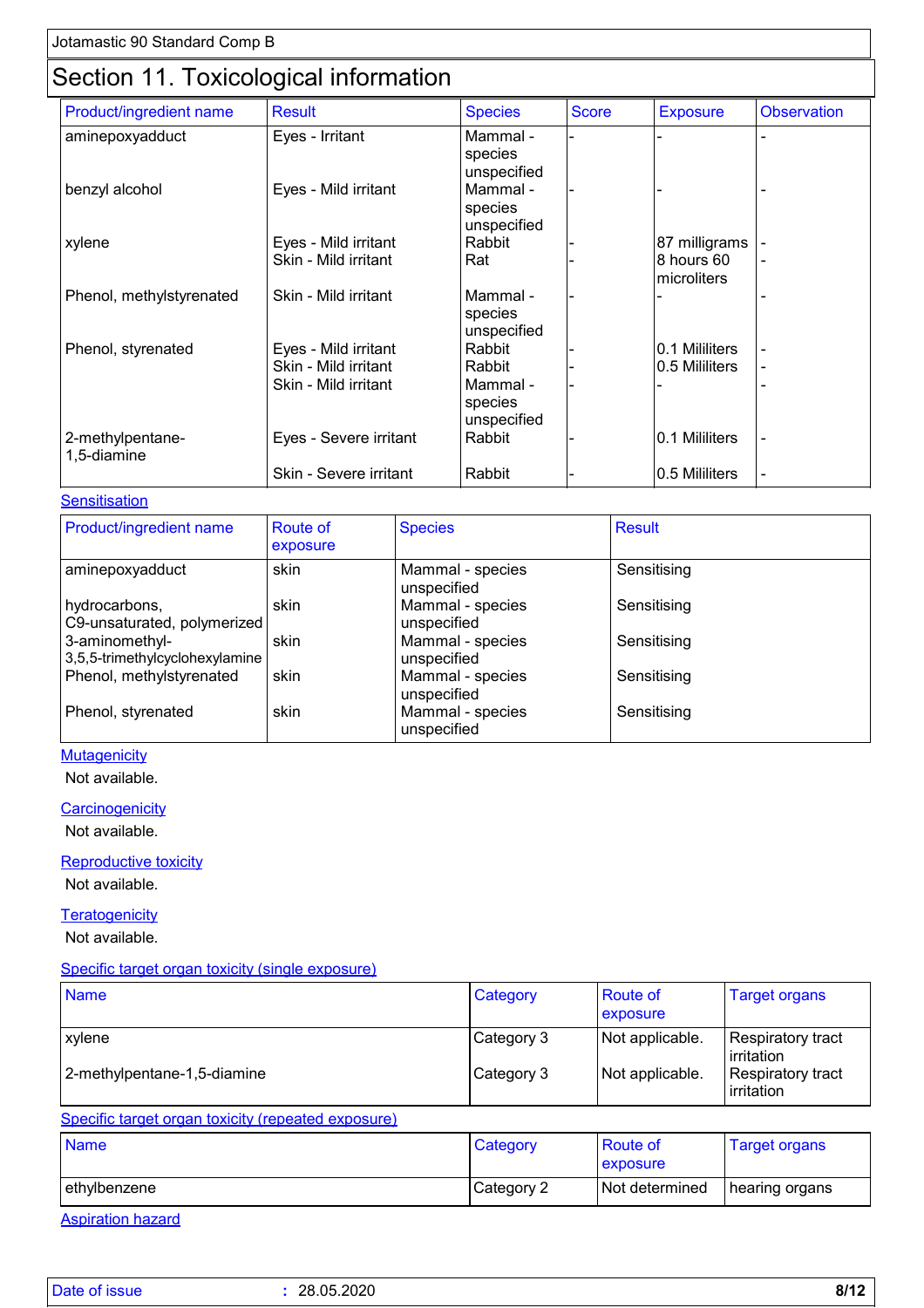# Section 11. Toxicological information

| <b>Name</b>  | Result                                |
|--------------|---------------------------------------|
| xvlene       | <b>ASPIRATION HAZARD - Category 1</b> |
| ethylbenzene | <b>ASPIRATION HAZARD - Category 1</b> |

| Potential acute health effects       |                                                                                                                                                             |
|--------------------------------------|-------------------------------------------------------------------------------------------------------------------------------------------------------------|
| Eye contact                          | : Causes serious eye damage.                                                                                                                                |
| <b>Inhalation</b>                    | : No known significant effects or critical hazards.                                                                                                         |
| <b>Skin contact</b>                  | : Causes severe burns. May cause an allergic skin reaction.                                                                                                 |
| Ingestion                            | : Harmful if swallowed.                                                                                                                                     |
|                                      | Symptoms related to the physical, chemical and toxicological characteristics                                                                                |
| <b>Inhalation</b>                    | : No specific data.                                                                                                                                         |
| Ingestion                            | : Adverse symptoms may include the following:<br>stomach pains                                                                                              |
| <b>Skin contact</b>                  | : Adverse symptoms may include the following:<br>pain or irritation<br>redness<br>blistering may occur                                                      |
| Eye contact                          | : Adverse symptoms may include the following:<br>pain<br>watering<br>redness                                                                                |
| Potential chronic health effects     |                                                                                                                                                             |
| General                              | : Once sensitized, a severe allergic reaction may occur when subsequently exposed<br>to very low levels.                                                    |
| Carcinogenicity                      | : No known significant effects or critical hazards.                                                                                                         |
| <b>A Albert Construction Manager</b> | <b>A</b> Let $\mathbf{I}$ be a second of the state $\mathbf{f}$ and $\mathbf{f}$ and $\mathbf{f}$ and $\mathbf{f}$ are second to the second of $\mathbf{f}$ |

| Mutagenicity             | : No known significant effects or critical hazards. |
|--------------------------|-----------------------------------------------------|
| <b>Teratogenicity</b>    | : No known significant effects or critical hazards. |
| Developmental effects    | : No known significant effects or critical hazards. |
| <b>Fertility effects</b> | : No known significant effects or critical hazards. |

#### Numerical measures of toxicity

| Acute toxicity estimates |
|--------------------------|
|--------------------------|

| Route                | <b>ATE</b> value |
|----------------------|------------------|
| Oral                 | 1122.99 mg/kg    |
| Dermal               | 5340.58 mg/kg    |
| Inhalation (vapours) | 43.54 mg/l       |

# Section 12. Ecological information

#### **Toxicity**

| <b>Product/ingredient name</b> | <b>Result</b>                      | <b>Species</b>                             | <b>Exposure</b> |
|--------------------------------|------------------------------------|--------------------------------------------|-----------------|
| aminepoxyadduct                | Acute EC50 8.1 mg/l                | Algae - Pseudokirchneriella<br>subcapitata | 72 hours        |
|                                | Acute EC50 5.7 mg/l                | Daphnia - Daphnia magna                    | 48 hours        |
|                                | Acute LC50 7.9 mg/l                | Fish - Oncorhynchus Mykiss                 | 96 hours        |
| 3-aminomethyl-                 | Acute EC50 17.4 to 21.5 mg/l Fresh | Daphnia - Daphnia magna                    | I48 hours       |
| 3,5,5-trimethylcyclohexylamine | water                              |                                            |                 |
|                                | Acute IC50 37 mg/l                 | Algae                                      | 72 hours        |
| Phenol, styrenated             | Acute EC50 100 mg/l                | Algae                                      | 72 hours        |
|                                | Acute EC50 54 mg/l                 | Daphnia                                    | I48 hours       |
|                                | Acute LC50 25.8 mg/l               | Fish                                       | 96 hours        |
| Date of issue                  | : 28.05.2020                       |                                            | 9/12            |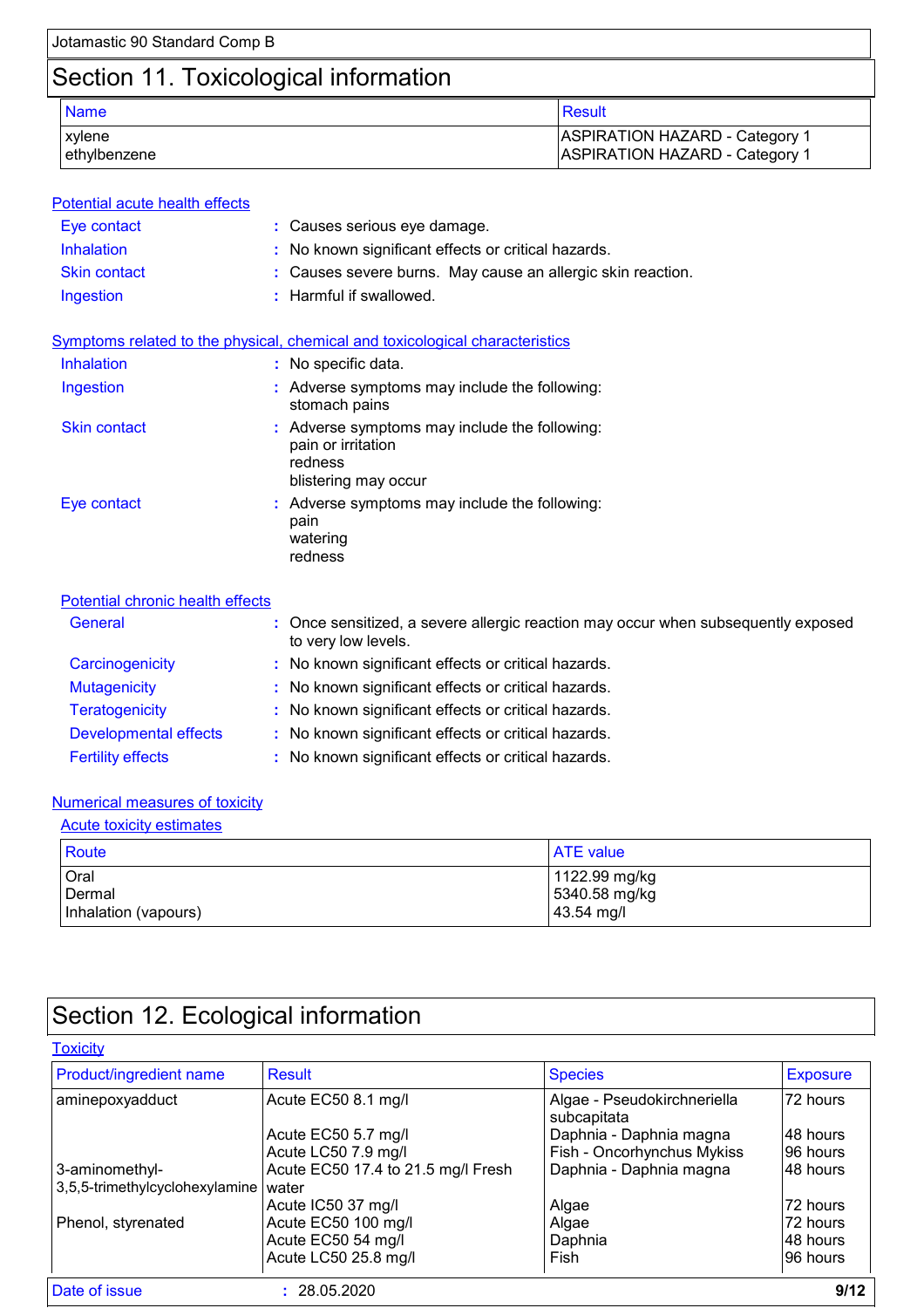| Jotamastic 90 Standard Comp B      |                                             |                 |                      |  |
|------------------------------------|---------------------------------------------|-----------------|----------------------|--|
| Section 12. Ecological information |                                             |                 |                      |  |
| ethylbenzene                       | Acute EC50 7.2 mg/l                         | Algae           | 148 hours            |  |
|                                    | Acute EC50 2.93 mg/l<br>Acute LC50 4.2 mg/l | Daphnia<br>Fish | 48 hours<br>96 hours |  |

#### **Persistence and degradability**

| <b>Product/ingredient name</b>                                                                    | <b>Test</b>              | <b>Result</b> |                             | <b>Dose</b> |                                                  | <b>Inoculum</b>         |
|---------------------------------------------------------------------------------------------------|--------------------------|---------------|-----------------------------|-------------|--------------------------------------------------|-------------------------|
| aminepoxyadduct                                                                                   |                          |               | 0 % - Not readily - 28 days |             |                                                  |                         |
| <b>Product/ingredient name</b>                                                                    | <b>Aquatic half-life</b> |               | <b>Photolysis</b>           |             |                                                  | <b>Biodegradability</b> |
| aminepoxyadduct<br>benzyl alcohol<br>  xylene<br>3-aminomethyl-<br>3,5,5-trimethylcyclohexylamine |                          |               |                             |             | Not readily<br>Readily<br>Readily<br>Not readily |                         |
| ethylbenzene                                                                                      |                          |               |                             |             | Readily                                          |                         |

#### Bioaccumulative potential

| Product/ingredient name        | $LogP_{ow}$ | <b>BCF</b>  | Potential |
|--------------------------------|-------------|-------------|-----------|
| benzyl alcohol                 | 0.87        | < 100       | llow      |
| hydrocarbons,                  | 3.627       |             | llow      |
| C9-unsaturated, polymerized    |             |             |           |
| xylene                         | 3.12        | 8.1 to 25.9 | llow      |
| 3-aminomethyl-                 | 0.99        |             | llow      |
| 3,5,5-trimethylcyclohexylamine |             |             |           |
| Phenol, methylstyrenated       | 3.627       |             | low       |
| ethylbenzene                   | 3.6         |             | llow      |

#### Mobility in soil

Soil/water partition  $coefficient (K<sub>oc</sub>)$ 

**:** Not available.

Other adverse effects **:** No known significant effects or critical hazards.

### Section 13. Disposal considerations

Disposal methods **:**

The generation of waste should be avoided or minimised wherever possible. Disposal of this product, solutions and any by-products should at all times comply with the requirements of environmental protection and waste disposal legislation and any regional local authority requirements. Dispose of surplus and nonrecyclable products via a licensed waste disposal contractor. Waste should not be disposed of untreated to the sewer unless fully compliant with the requirements of all authorities with jurisdiction. Waste packaging should be recycled. Incineration or landfill should only be considered when recycling is not feasible. This material and its container must be disposed of in a safe way. Care should be taken when handling emptied containers that have not been cleaned or rinsed out. Empty containers or liners may retain some product residues. Vapour from product residues may create a highly flammable or explosive atmosphere inside the container. Do not cut, weld or grind used containers unless they have been cleaned thoroughly internally. Avoid dispersal of spilt material and runoff and contact with soil, waterways, drains and sewers.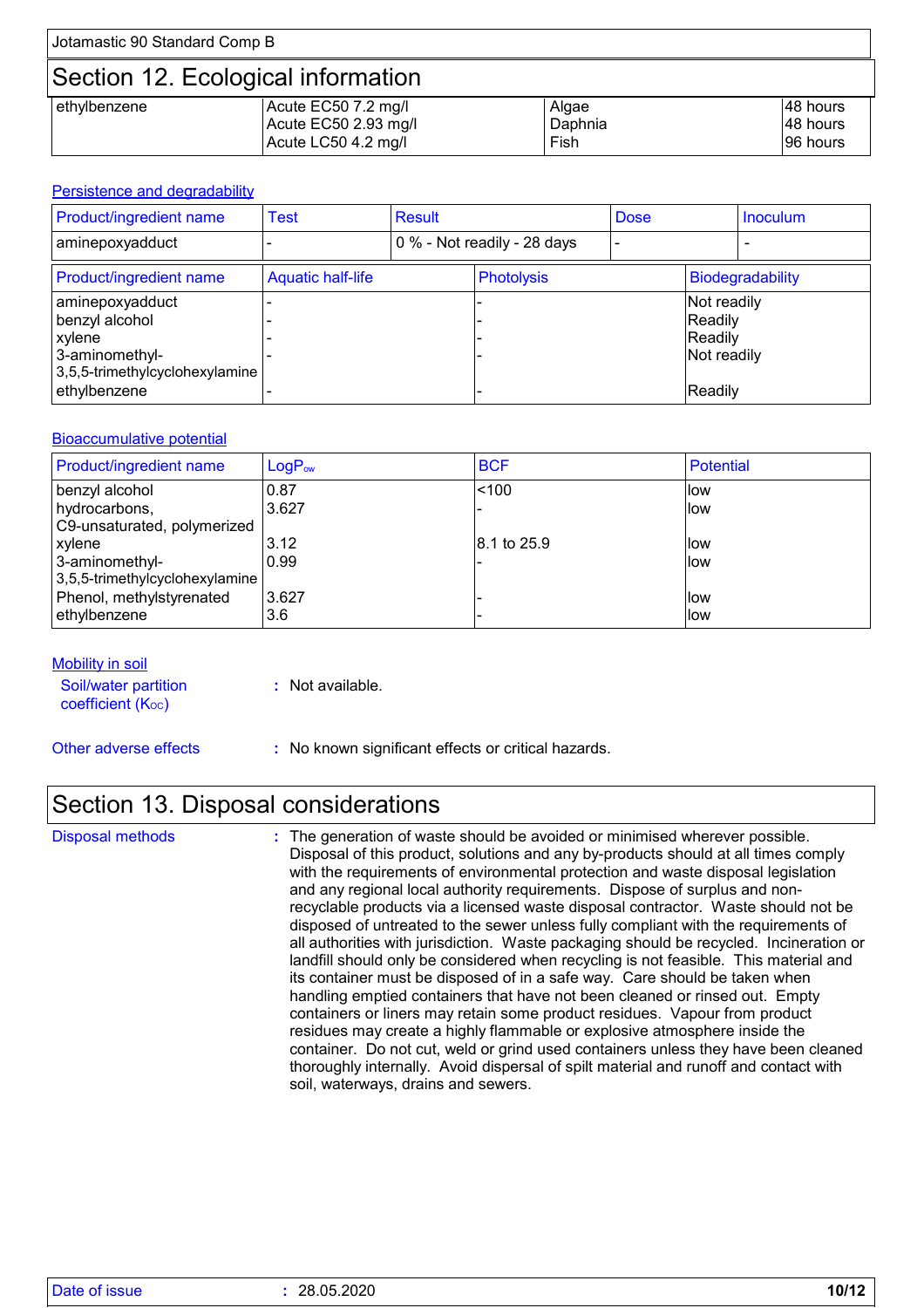### Section 14. Transport information

|                                        | <b>UN</b>                                                                                                                                                                                                                              | <b>IMDG</b>                                                                                                                                                                                                                            | <b>IATA</b>                                                                                                                                                                                                                     |
|----------------------------------------|----------------------------------------------------------------------------------------------------------------------------------------------------------------------------------------------------------------------------------------|----------------------------------------------------------------------------------------------------------------------------------------------------------------------------------------------------------------------------------------|---------------------------------------------------------------------------------------------------------------------------------------------------------------------------------------------------------------------------------|
| <b>UN</b> number                       | <b>UN3469</b>                                                                                                                                                                                                                          | <b>UN3469</b>                                                                                                                                                                                                                          | <b>UN3469</b>                                                                                                                                                                                                                   |
| <b>UN proper shipping</b><br>name      | Paint related material,<br>flammable, corrosive                                                                                                                                                                                        | Paint related material,<br>flammable, corrosive. Marine<br>pollutant (aminepoxyadduct)                                                                                                                                                 | Paint related material,<br>flammable, corrosive                                                                                                                                                                                 |
| <b>Transport hazard</b><br>class(es)   | 3(8)                                                                                                                                                                                                                                   | 3(8)<br>⋭2                                                                                                                                                                                                                             | 3(8)                                                                                                                                                                                                                            |
| <b>Packing group</b>                   | Ш                                                                                                                                                                                                                                      | III                                                                                                                                                                                                                                    | III                                                                                                                                                                                                                             |
| Environmental<br>hazards               | Yes. The environmentally<br>hazardous substance mark is<br>not required.                                                                                                                                                               | Yes.                                                                                                                                                                                                                                   | Yes. The environmentally<br>hazardous substance mark is<br>not required.                                                                                                                                                        |
| <b>Special precautions</b><br>for user | <b>Transport within user's</b><br>premises: always transport in<br>closed containers that are<br>upright and secure. Ensure<br>that persons transporting the<br>product know what to do in<br>the event of an accident or<br>spillage. | <b>Transport within user's</b><br>premises: always transport in<br>closed containers that are<br>upright and secure. Ensure<br>that persons transporting the<br>product know what to do in<br>the event of an accident or<br>spillage. | Transport within user's<br>premises: always transport<br>in closed containers that are<br>upright and secure. Ensure<br>that persons transporting the<br>product know what to do in<br>the event of an accident or<br>spillage. |
| <b>Additional</b><br>information       |                                                                                                                                                                                                                                        | The marine pollutant mark is<br>not required when transported<br>in sizes of $\leq$ 5 L or $\leq$ 5 kg.<br><b>Emergency schedules F-E,</b><br>$S-C$                                                                                    | The environmentally<br>hazardous substance mark<br>may appear if required by<br>other transportation<br>regulations.                                                                                                            |

Transport in bulk according to **:** Not available. Annex II of Marpol and the IBC Code ADR / RID **:** Tunnel restriction code: (D/E)

Hazard identification number: 38

### Section 15. Regulatory information

Hazardous Substance Act B.E. 2535 (1992)

**Type** 

Ingredient name **Type** Type Authority Conditions

No known specific national and/or regional regulations applicable to this product (including its ingredients).

### Section 16. Other information

| <b>History</b>                              |              |
|---------------------------------------------|--------------|
| Date of printing                            | : 28.05.2020 |
| Date of issue/Date of revision : 28.05.2020 |              |
| Date of previous issue                      | : 13.05.2019 |
| <b>Version</b>                              | : 1.08       |
|                                             |              |

| Date of issue |  |
|---------------|--|
|---------------|--|